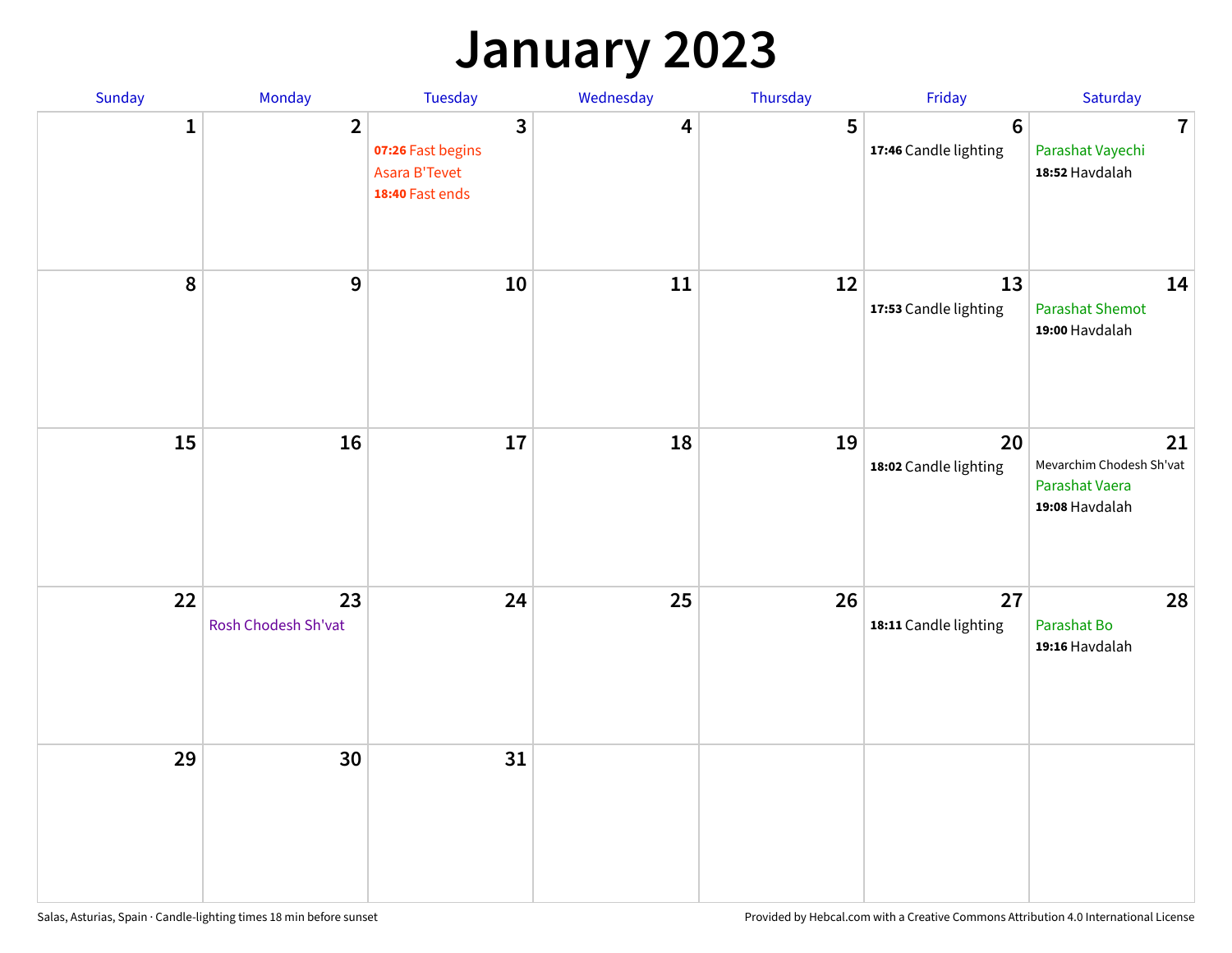# **February 2023**

| Sunday | Monday                        | Tuesday                 | Wednesday               | Thursday       | Friday                                  | Saturday                                                                                        |
|--------|-------------------------------|-------------------------|-------------------------|----------------|-----------------------------------------|-------------------------------------------------------------------------------------------------|
|        |                               |                         | 1                       | $\overline{2}$ | $\overline{3}$<br>18:20 Candle lighting | $\overline{\mathbf{4}}$<br><b>Shabbat Shirah</b><br>Parashat Beshalach<br>19:25 Havdalah        |
| 5      | $6\phantom{1}6$<br>Tu BiShvat | $\overline{7}$          | 8                       | 9              | 10<br>18:30 Candle lighting             | 11<br>Parashat Yitro<br>19:34 Havdalah                                                          |
| 12     | 13                            | 14                      | 15                      | 16             | 17<br>18:39 Candle lighting             | 18<br><b>Shabbat Shekalim</b><br>Mevarchim Chodesh Adar<br>Parashat Mishpatim<br>19:42 Havdalah |
| 19     | 20                            | 21<br>Rosh Chodesh Adar | 22<br>Rosh Chodesh Adar | 23             | 24<br>18:49 Candle lighting             | 25<br>Parashat Terumah<br>19:51 Havdalah                                                        |
| 26     | 27                            | 28                      |                         |                |                                         |                                                                                                 |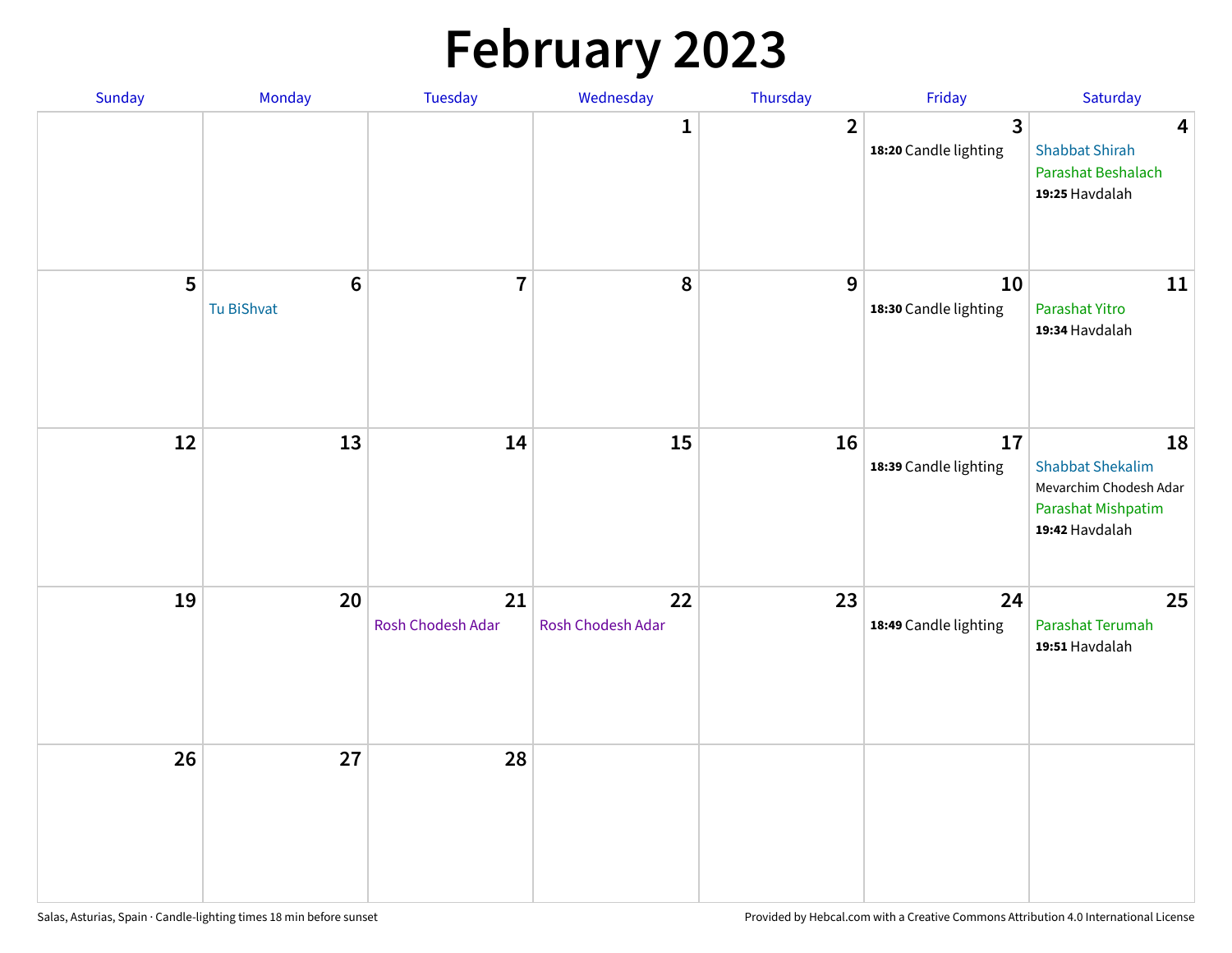## **March 2023**

| Sunday | Monday                                                                                                | Tuesday                 | Wednesday                 | Thursday                 | Friday                      | Saturday                                                                                                 |
|--------|-------------------------------------------------------------------------------------------------------|-------------------------|---------------------------|--------------------------|-----------------------------|----------------------------------------------------------------------------------------------------------|
|        |                                                                                                       |                         | 1                         | $\overline{2}$           | 3<br>18:58 Candle lighting  | $\overline{\mathbf{4}}$<br><b>Shabbat Zachor</b><br>Parashat Tetzaveh<br>20:00 Havdalah                  |
| 5      | $6\phantom{1}6$<br>06:29 Fast begins<br><b>Ta'anit Esther</b><br>19:54 Fast ends<br><b>Erev Purim</b> | $\overline{7}$<br>Purim | 8<br><b>Shushan Purim</b> | 9                        | 10<br>19:06 Candle lighting | 11<br><b>Shabbat Parah</b><br>Parashat Ki Tisa<br>20:08 Havdalah                                         |
| 12     | 13                                                                                                    | 14                      | 15                        | 16                       | 17<br>19:15 Candle lighting | 18<br><b>Shabbat HaChodesh</b><br>Mevarchim Chodesh Nisan<br>Parashat Vayakhel-Pekudei<br>20:17 Havdalah |
| 19     | 20                                                                                                    | 21                      | 22                        | 23<br>Rosh Chodesh Nisan | 24<br>19:23 Candle lighting | 25<br>Parashat Vayikra<br>20:25 Havdalah                                                                 |
| 26     | 27                                                                                                    | 28                      | 29                        | 30                       | 31<br>20:31 Candle lighting |                                                                                                          |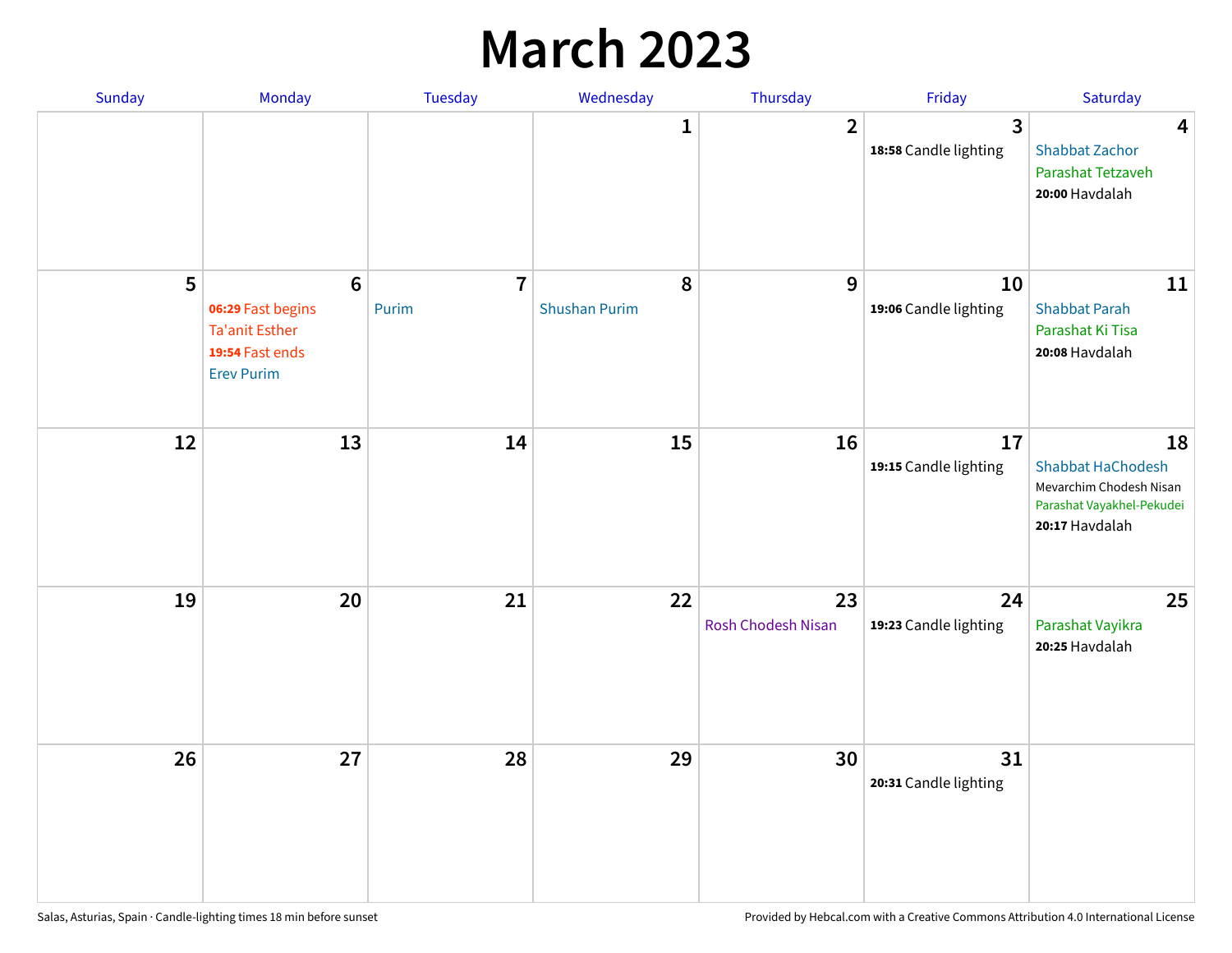# **April 2023**

| Sunday                | <b>Monday</b>         | <b>Tuesday</b>                                  | Wednesday                                                                                   | Thursday                                   | Friday                                            | Saturday                                                                                         |
|-----------------------|-----------------------|-------------------------------------------------|---------------------------------------------------------------------------------------------|--------------------------------------------|---------------------------------------------------|--------------------------------------------------------------------------------------------------|
|                       |                       |                                                 |                                                                                             |                                            |                                                   | $\mathbf{1}$<br><b>Shabbat HaGadol</b><br>Yom HaAliyah<br><b>Parashat Tzav</b><br>21:34 Havdalah |
| $\overline{2}$        | 3                     | 4                                               | 5                                                                                           | $6\phantom{1}$                             | $\overline{7}$                                    | 8                                                                                                |
|                       |                       |                                                 | 06:32 Fast begins<br><b>Ta'anit Bechorot</b><br><b>Erev Pesach</b><br>20:37 Candle lighting | <b>Pesach I</b><br>21:41 Candle lighting   | <b>Pesach II</b><br>20:40 Candle lighting         | Pesach III (CH"M)<br>21:43 Havdalah                                                              |
| 9<br>Pesach IV (CH"M) | 10<br>Pesach V (CH"M) | 11<br>Pesach VI (CH"M)<br>20:44 Candle lighting | 12<br><b>Pesach VII</b><br>21:48 Candle lighting                                            | 13<br><b>Pesach VIII</b><br>21:50 Havdalah | 14<br>20:48 Candle lighting                       | 15<br>Mevarchim Chodesh Iyyar<br>Parashat Shmini<br>21:52 Havdalah                               |
| 16                    | 17                    | 18<br>Yom HaShoah                               | 19                                                                                          | 20                                         | 21<br>Rosh Chodesh Iyyar<br>20:56 Candle lighting | 22<br>Rosh Chodesh Iyyar<br>Parashat Tazria-Metzora<br>22:02 Havdalah                            |
| 23                    | 24                    | 25<br>Yom HaZikaron                             | 26<br>Yom HaAtzma'ut                                                                        | 27                                         | 28<br>21:05 Candle lighting                       | 29<br>Parashat Achrei Mot-Kedoshim<br>22:11 Havdalah                                             |
| 30                    |                       |                                                 |                                                                                             |                                            |                                                   |                                                                                                  |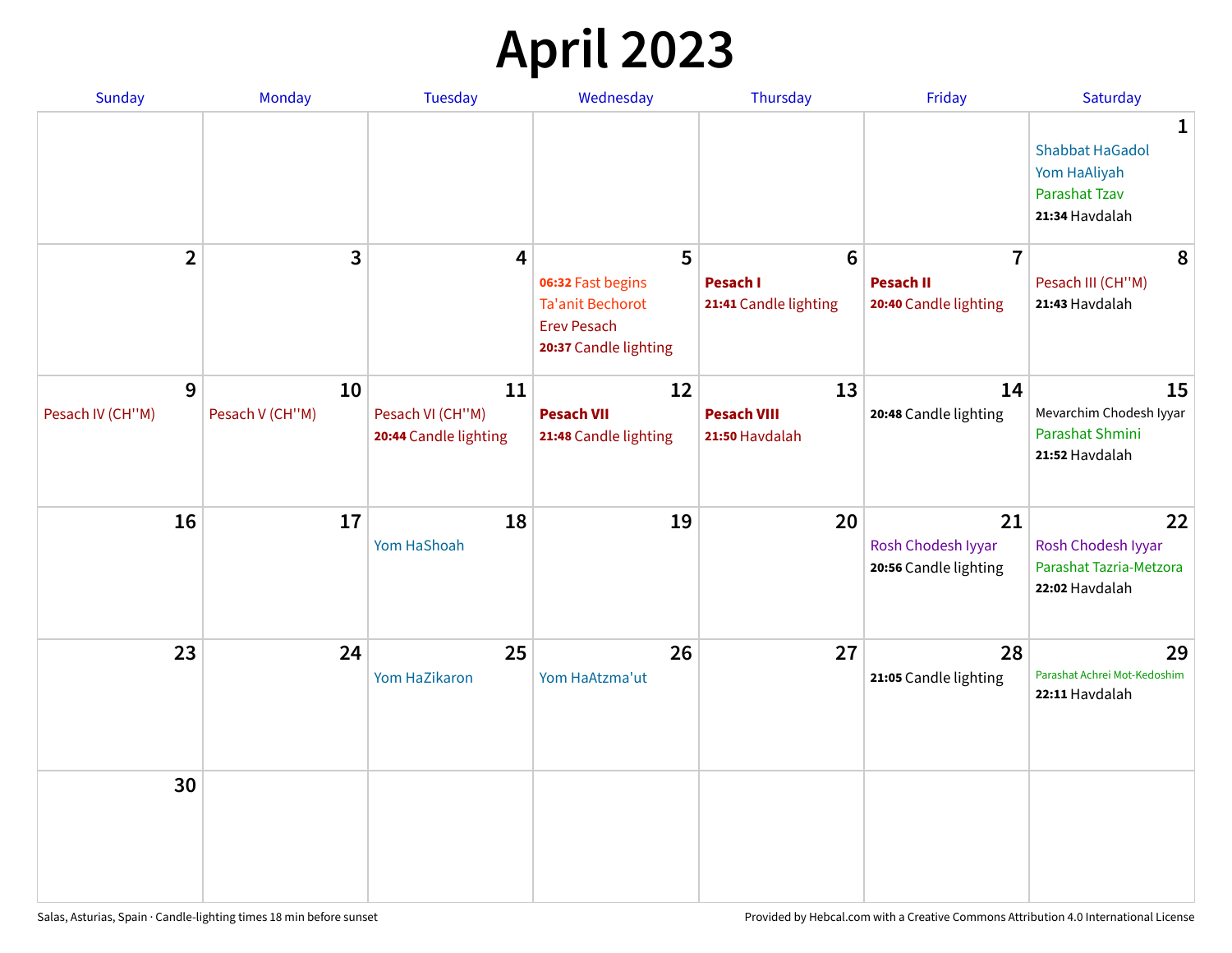#### **May 2023**

| Sunday                   | Monday       | Tuesday                      | Wednesday               | Thursday                                           | Friday                                            | Saturday                                                             |
|--------------------------|--------------|------------------------------|-------------------------|----------------------------------------------------|---------------------------------------------------|----------------------------------------------------------------------|
|                          | $\mathbf{1}$ | $\overline{\mathbf{2}}$      | $\overline{\mathbf{3}}$ | $\overline{\mathbf{4}}$                            | 5<br><b>Pesach Sheni</b><br>21:13 Candle lighting | $\boldsymbol{6}$<br><b>Parashat Emor</b><br>22:20 Havdalah           |
| $\overline{7}$           | $\pmb{8}$    | $\overline{9}$<br>Lag BaOmer | 10                      | 11                                                 | 12<br>21:21 Candle lighting                       | 13<br>Parashat Behar-Bechukotai<br>22:30 Havdalah                    |
| 14                       | 15           | 16                           | $17\,$                  | 18                                                 | 19<br>Yom Yerushalayim<br>21:28 Candle lighting   | 20<br>Mevarchim Chodesh Sivan<br>Parashat Bamidbar<br>22:38 Havdalah |
| 21<br>Rosh Chodesh Sivan | 22           | 23                           | 24                      | 25<br><b>Erev Shavuot</b><br>21:34 Candle lighting | 26<br><b>Shavuot I</b><br>21:35 Candle lighting   | 27<br><b>Shavuot II</b><br>22:46 Havdalah                            |
| 28                       | 29           | 30                           | 31                      |                                                    |                                                   |                                                                      |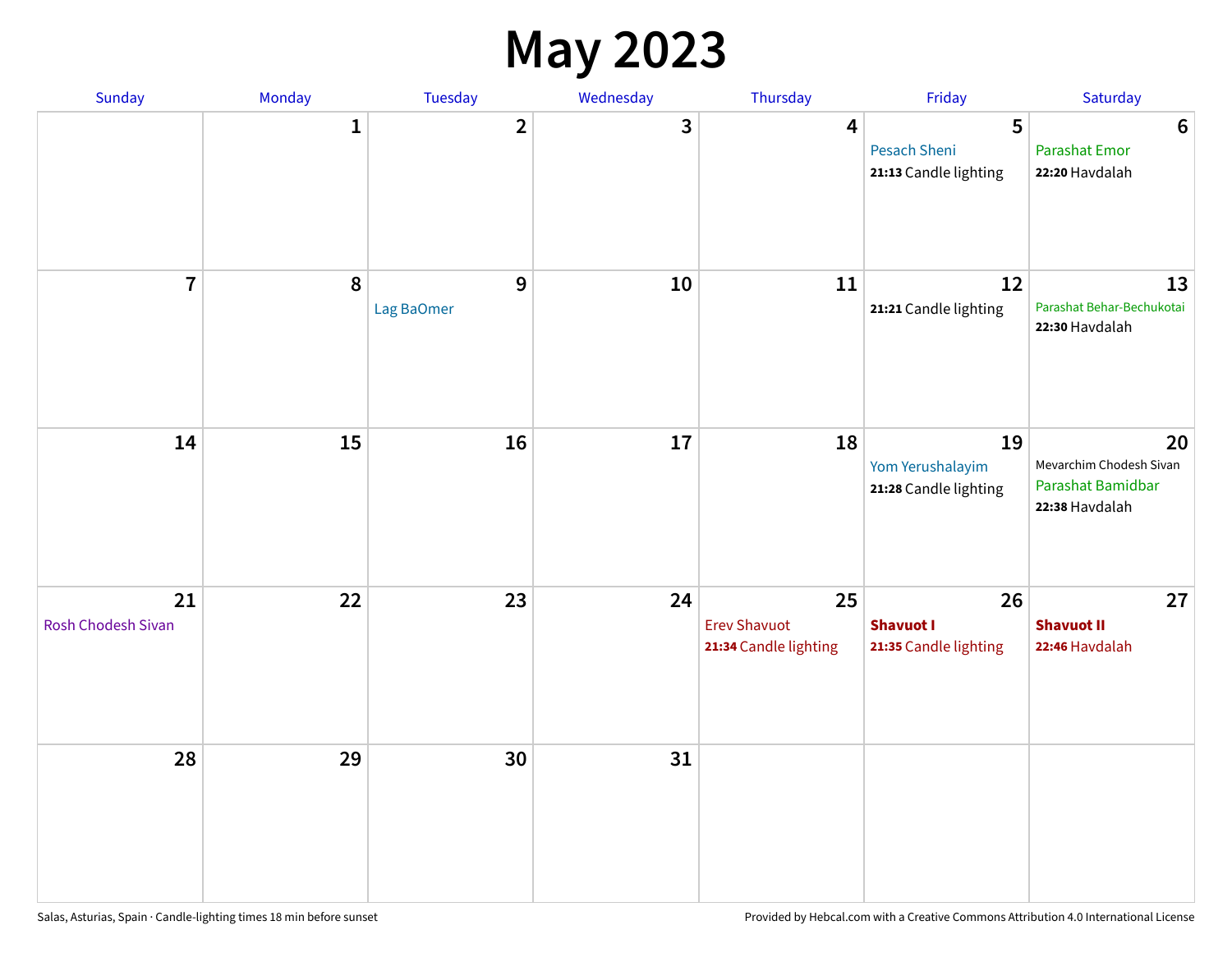#### **June 2023**

| Sunday                  | Monday                   | Tuesday                         | Wednesday      | Thursday | Friday                                  | Saturday                                                            |
|-------------------------|--------------------------|---------------------------------|----------------|----------|-----------------------------------------|---------------------------------------------------------------------|
|                         |                          |                                 |                | 1        | $\overline{2}$<br>21:41 Candle lighting | $\mathbf{3}$<br>Parashat Nasso<br>22:53 Havdalah                    |
| $\overline{\mathbf{4}}$ | 5                        | $6\phantom{1}6$                 | $\overline{7}$ | 8        | $\overline{9}$<br>21:46 Candle lighting | 10<br>Parashat Beha'alotcha<br>22:59 Havdalah                       |
| ${\bf 11}$              | $12\,$                   | 13                              | 14             | 15       | 16<br>21:49 Candle lighting             | 17<br>Mevarchim Chodesh Tamuz<br>Parashat Sh'lach<br>23:02 Havdalah |
| 18                      | 19<br>Rosh Chodesh Tamuz | 20<br><b>Rosh Chodesh Tamuz</b> | 21             | 22       | 23<br>21:51 Candle lighting             | 24<br>Parashat Korach<br>23:04 Havdalah                             |
| 25                      | 26                       | 27                              | 28             | 29       | 30<br>21:51 Candle lighting             |                                                                     |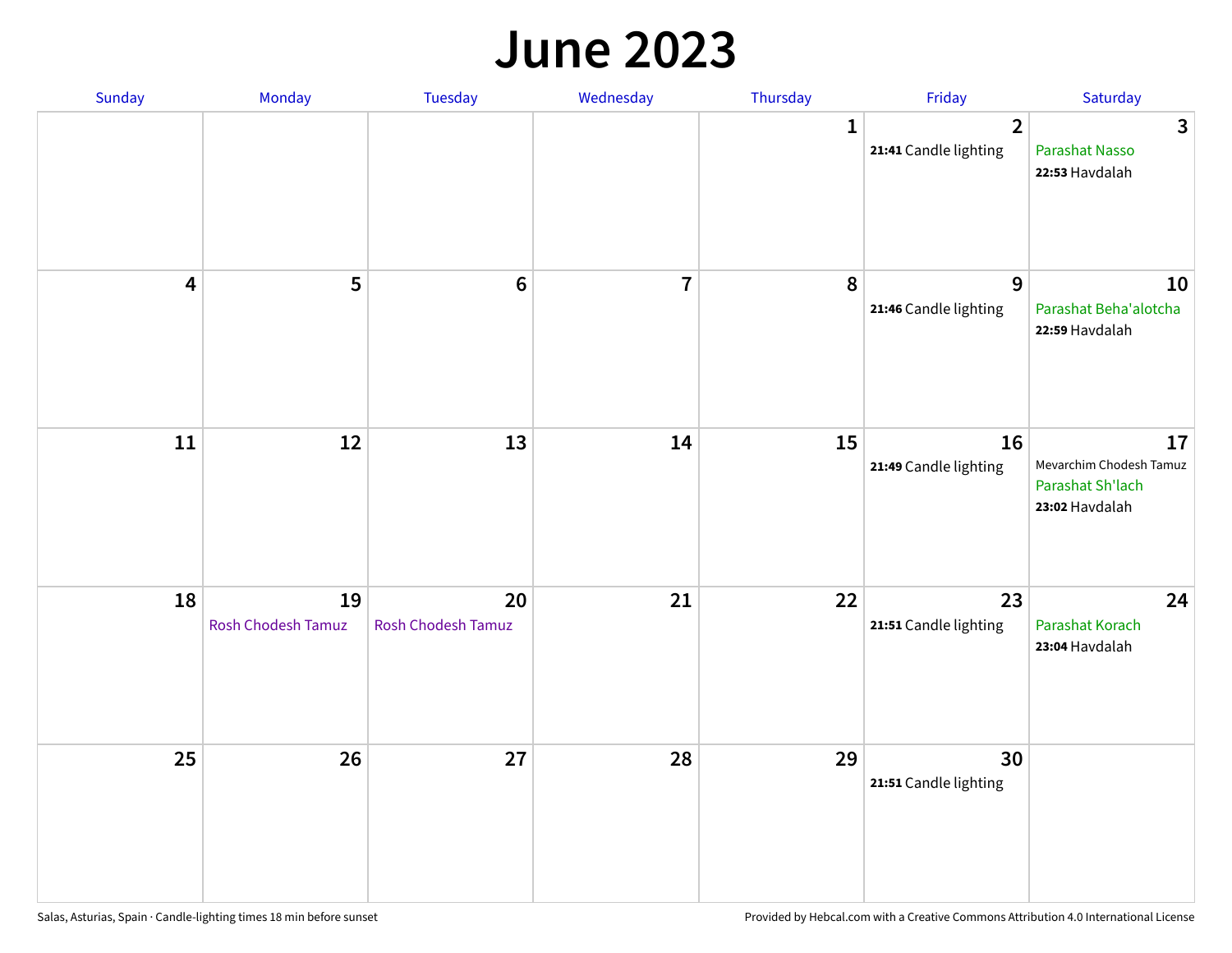# **July 2023**

| Sunday                  | Monday       | <b>Tuesday</b>          | Wednesday                                   | Thursday                                                                      | Friday                                  | Saturday                                                              |
|-------------------------|--------------|-------------------------|---------------------------------------------|-------------------------------------------------------------------------------|-----------------------------------------|-----------------------------------------------------------------------|
|                         |              |                         |                                             |                                                                               |                                         | $\mathbf 1$<br>Parashat Chukat-Balak<br>23:03 Havdalah                |
| $\overline{\mathbf{2}}$ | $\mathbf{3}$ | $\overline{\mathbf{4}}$ | 5                                           | $6\phantom{1}6$<br>04:53 Fast begins<br><b>Tzom Tammuz</b><br>22:51 Fast ends | $\overline{7}$<br>21:49 Candle lighting | 8<br><b>Parashat Pinchas</b><br>23:01 Havdalah                        |
| 9                       | 10           | 11                      | 12                                          | 13                                                                            | 14<br>21:46 Candle lighting             | 15<br>Mevarchim Chodesh Av<br>Parashat Matot-Masei<br>22:56 Havdalah  |
| 16                      | 17           | 18                      | 19<br>Rosh Chodesh Av                       | 20                                                                            | 21<br>21:41 Candle lighting             | 22<br><b>Shabbat Chazon</b><br>Parashat Devarim<br>22:49 Havdalah     |
| 23                      | 24           | 25                      | 26<br>21:54 Fast begins<br>Erev Tish'a B'Av | 27<br>Tish'a B'Av<br>22:34 Fast ends                                          | 28<br>21:34 Candle lighting             | 29<br><b>Shabbat Nachamu</b><br>Parashat Vaetchanan<br>22:41 Havdalah |
| 30                      | 31           |                         |                                             |                                                                               |                                         |                                                                       |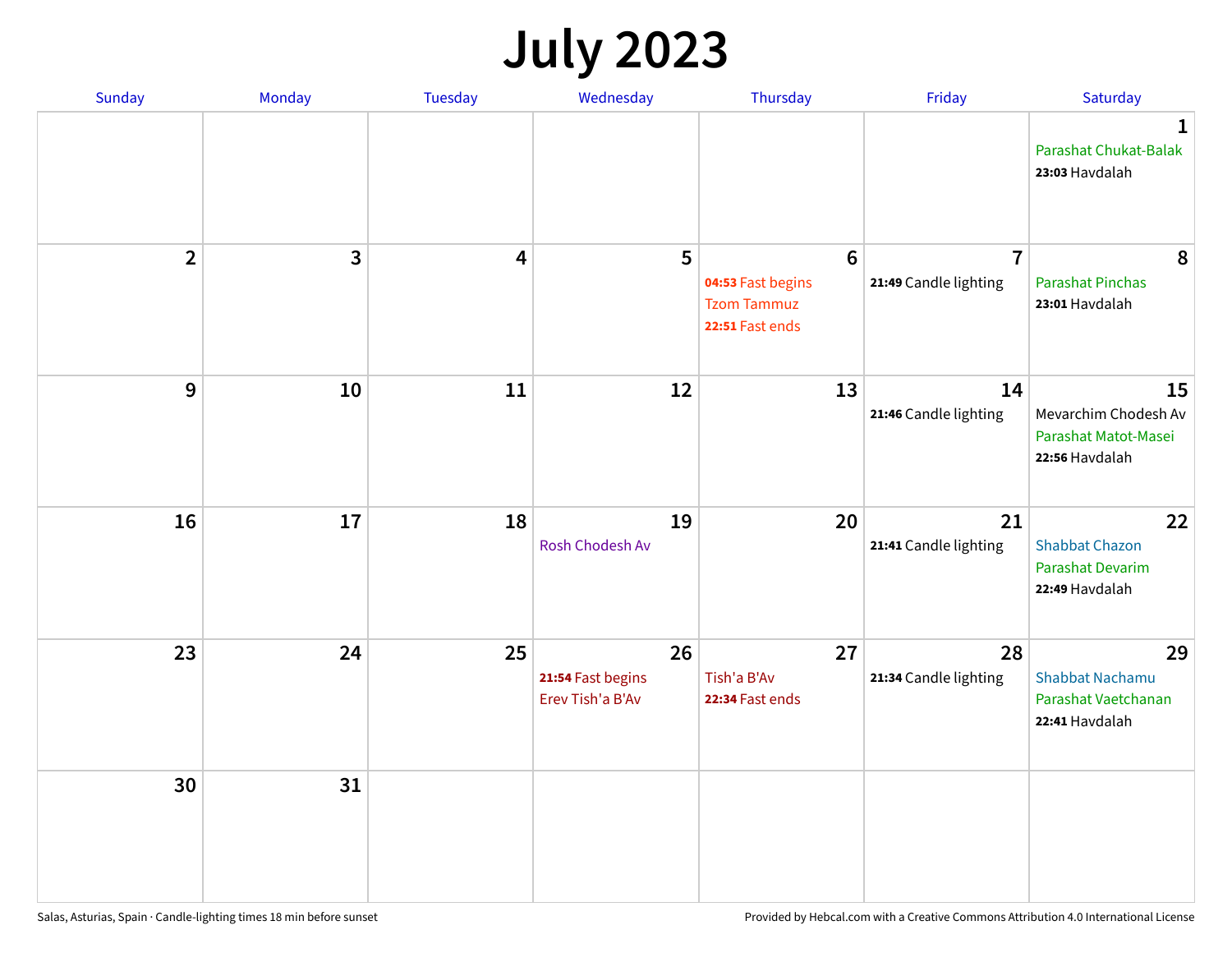# **August 2023**

| Sunday         | Monday         | Tuesday      | Wednesday               | Thursday                | Friday                                                                            | Saturday                                                         |
|----------------|----------------|--------------|-------------------------|-------------------------|-----------------------------------------------------------------------------------|------------------------------------------------------------------|
|                |                | $\mathbf{1}$ | $\mathbf{2}$<br>Tu B'Av | $\overline{\mathbf{3}}$ | $\boldsymbol{4}$<br>21:26 Candle lighting                                         | 5<br><b>Parashat Eikev</b><br>22:31 Havdalah                     |
| $6\phantom{a}$ | $\overline{7}$ | 8            | $\mathbf{9}$            | 10                      | 11<br>21:16 Candle lighting                                                       | 12<br>Mevarchim Chodesh Elul<br>Parashat Re'eh<br>22:20 Havdalah |
| 13             | 14             | 15           | 16                      | 17<br>Rosh Chodesh Elul | 18<br>Rosh Hashana LaBehemot<br><b>Rosh Chodesh Elul</b><br>21:06 Candle lighting | 19<br><b>Parashat Shoftim</b><br>22:08 Havdalah                  |
| $20\,$         | 21             | 22           | 23                      | 24                      | 25<br>20:54 Candle lighting                                                       | 26<br>Parashat Ki Teitzei<br>21:56 Havdalah                      |
| 27             | 28             | 29           | 30                      | 31                      |                                                                                   |                                                                  |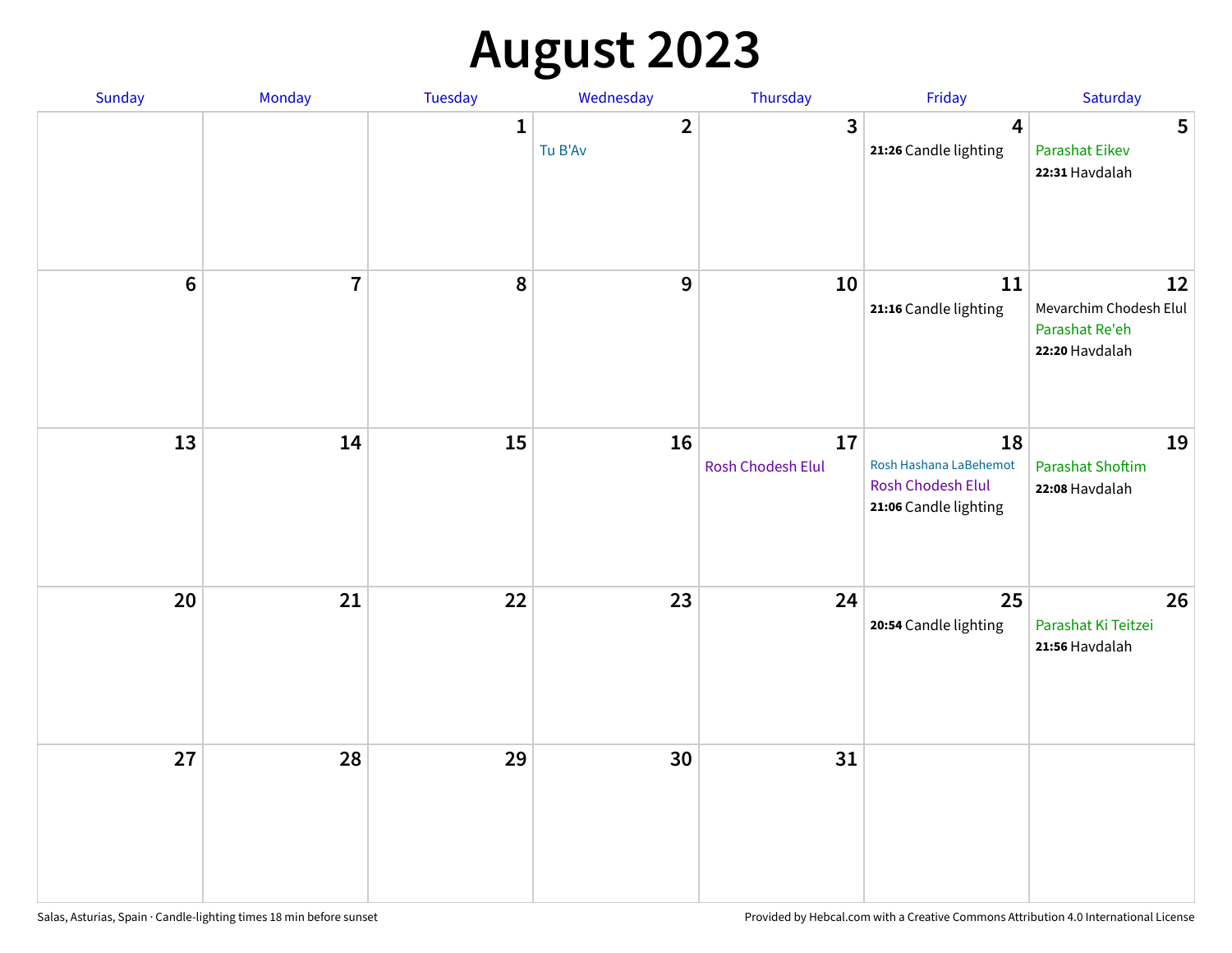# **September 2023**

| Sunday                                                | Monday                                                             | <b>Tuesday</b> | Wednesday       | Thursday       | Friday                                            | Saturday                                                            |
|-------------------------------------------------------|--------------------------------------------------------------------|----------------|-----------------|----------------|---------------------------------------------------|---------------------------------------------------------------------|
|                                                       |                                                                    |                |                 |                | 1<br>20:42 Candle lighting                        | $\overline{2}$<br>Parashat Ki Tavo<br>21:43 Havdalah                |
| 3                                                     | $\overline{\mathbf{4}}$                                            | 5              | $6\phantom{1}6$ | $\overline{7}$ | 8<br>20:30 Candle lighting                        | 9<br>Leil Selichot<br>Parashat Nitzavim-Vayeilech<br>21:30 Havdalah |
| 10                                                    | 11                                                                 | 12             | 13              | 14             | 15<br>Erev Rosh Hashana<br>20:17 Candle lighting  | 16<br>Rosh Hashana 5784<br>21:17 Candle lighting                    |
| 17<br><b>Rosh Hashana II</b><br>21:15 Havdalah        | 18<br>06:41 Fast begins<br><b>Tzom Gedaliah</b><br>21:05 Fast ends | 19             | 20              | 21             | 22<br>20:05 Candle lighting                       | 23<br><b>Shabbat Shuva</b><br>Parashat Ha'Azinu<br>21:04 Havdalah   |
| 24<br><b>Erev Yom Kippur</b><br>20:01 Candle lighting | 25<br><b>Yom Kippur</b><br>21:00 Havdalah                          | 26             | 27              | 28             | 29<br><b>Erev Sukkot</b><br>19:52 Candle lighting | 30<br>Sukkot I<br>20:51 Candle lighting                             |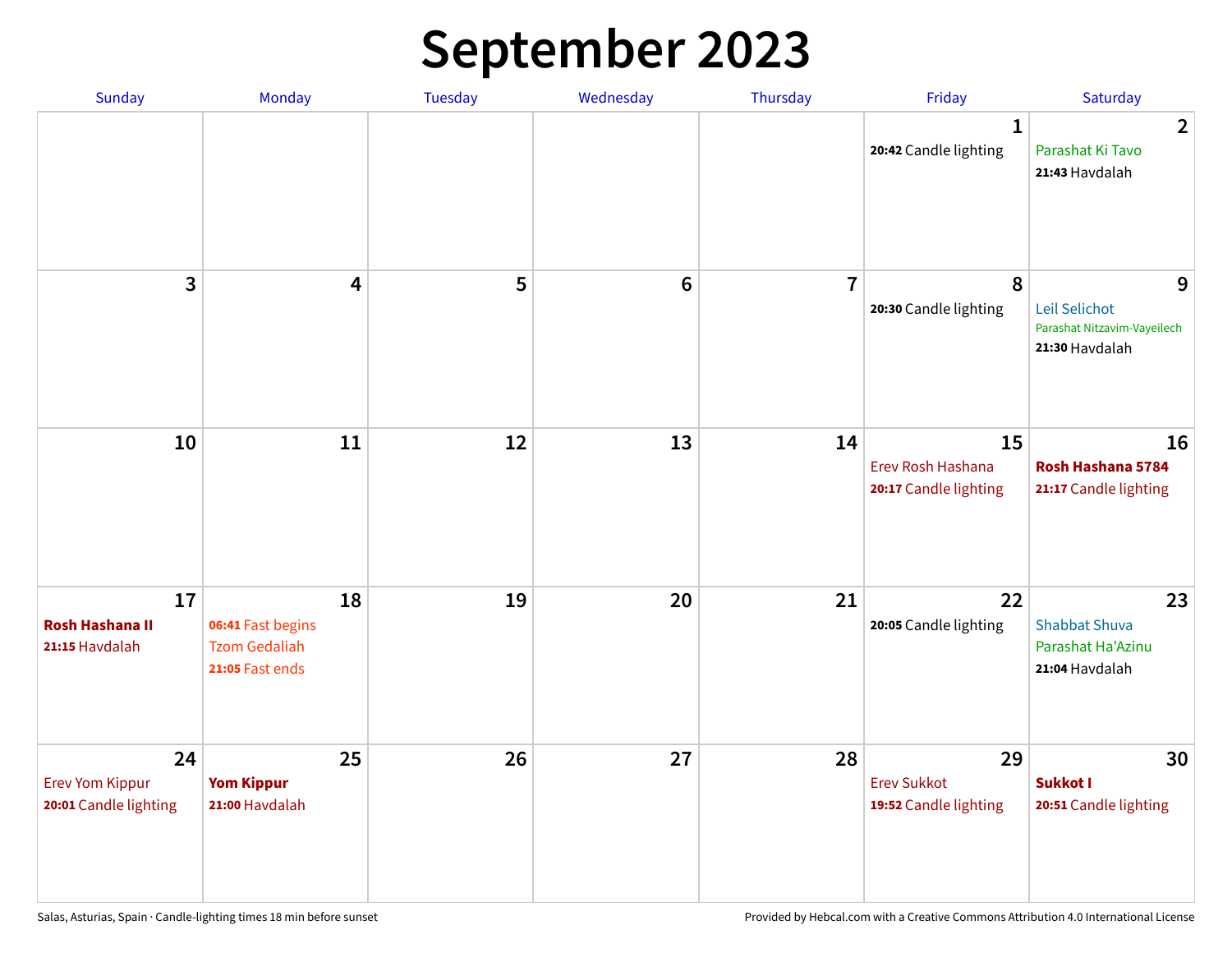## **October 2023**

| Sunday                                             | <b>Monday</b>                       | <b>Tuesday</b>        | Wednesday            | Thursday              | Friday                                                               | Saturday                                                                       |
|----------------------------------------------------|-------------------------------------|-----------------------|----------------------|-----------------------|----------------------------------------------------------------------|--------------------------------------------------------------------------------|
| $\mathbf{1}$<br><b>Sukkot II</b><br>20:49 Havdalah | $\overline{2}$<br>Sukkot III (CH"M) | 3<br>Sukkot IV (CH"M) | 4<br>Sukkot V (CH"M) | 5<br>Sukkot VI (CH"M) | $6\phantom{1}$<br>Sukkot VII (Hoshana Raba)<br>19:39 Candle lighting | 7<br><b>Shmini Atzeret</b><br>20:38 Candle lighting                            |
| 8<br><b>Simchat Torah</b><br>20:37 Havdalah        | $\boldsymbol{9}$                    | 10                    | 11                   | 12                    | 13<br>19:27 Candle lighting                                          | 14<br>Mevarchim Chodesh Cheshvan<br><b>Parashat Bereshit</b><br>20:27 Havdalah |
| 15<br>Rosh Chodesh Cheshvan                        | 16<br>Rosh Chodesh Cheshvan         | 17                    | 18                   | 19                    | 20<br>19:16 Candle lighting                                          | 21<br>Parashat Noach<br>20:16 Havdalah                                         |
| 22<br>Yom HaAliyah School Observance               | 23                                  | 24                    | 25                   | 26                    | 27<br>19:05 Candle lighting                                          | 28<br>Parashat Lech-Lecha<br>20:06 Havdalah                                    |
| 29                                                 | 30                                  | 31                    |                      |                       |                                                                      |                                                                                |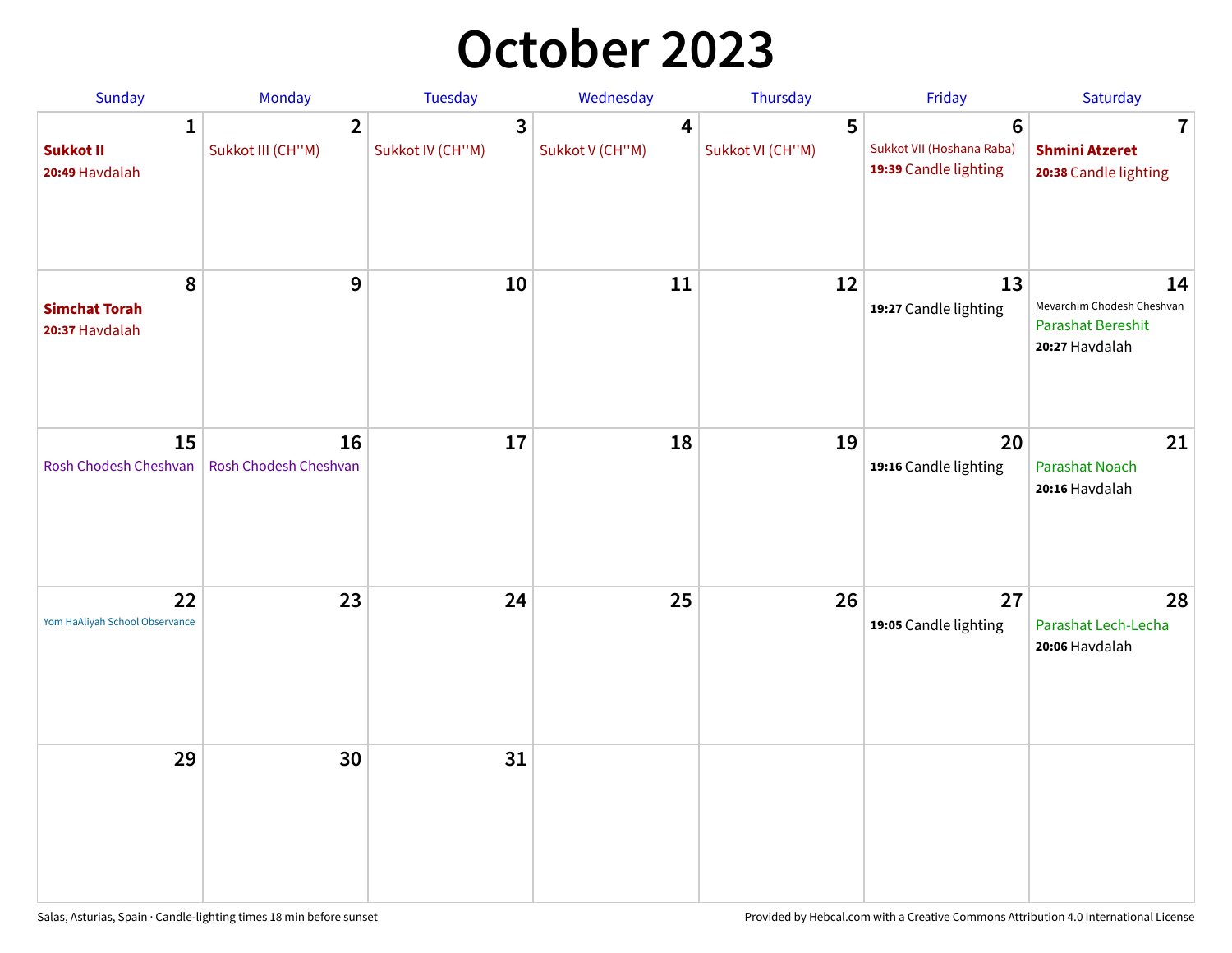#### **November 2023**

| Sunday | Monday         | Tuesday                   | Wednesday    | Thursday         | Friday                                  | Saturday                                                                 |
|--------|----------------|---------------------------|--------------|------------------|-----------------------------------------|--------------------------------------------------------------------------|
|        |                |                           | $\mathbf{1}$ | $\overline{2}$   | $\overline{3}$<br>17:56 Candle lighting | $\overline{\mathbf{4}}$<br>Parashat Vayera<br>18:57 Havdalah             |
| 5      | $6\phantom{a}$ | $\overline{7}$            | ${\bf 8}$    | $\boldsymbol{9}$ | 10<br>17:47 Candle lighting             | 11<br>Mevarchim Chodesh Kislev<br>Parashat Chayei Sara<br>18:50 Havdalah |
| 12     | 13<br>Sigd     | 14<br>Rosh Chodesh Kislev | 15           | 16               | 17<br>17:40 Candle lighting             | 18<br><b>Parashat Toldot</b><br>18:44 Havdalah                           |
| 19     | 20             | 21                        | 22           | 23               | 24<br>17:35 Candle lighting             | 25<br>Parashat Vayetzei<br>18:39 Havdalah                                |
| 26     | 27             | 28                        | 29           | 30               |                                         |                                                                          |